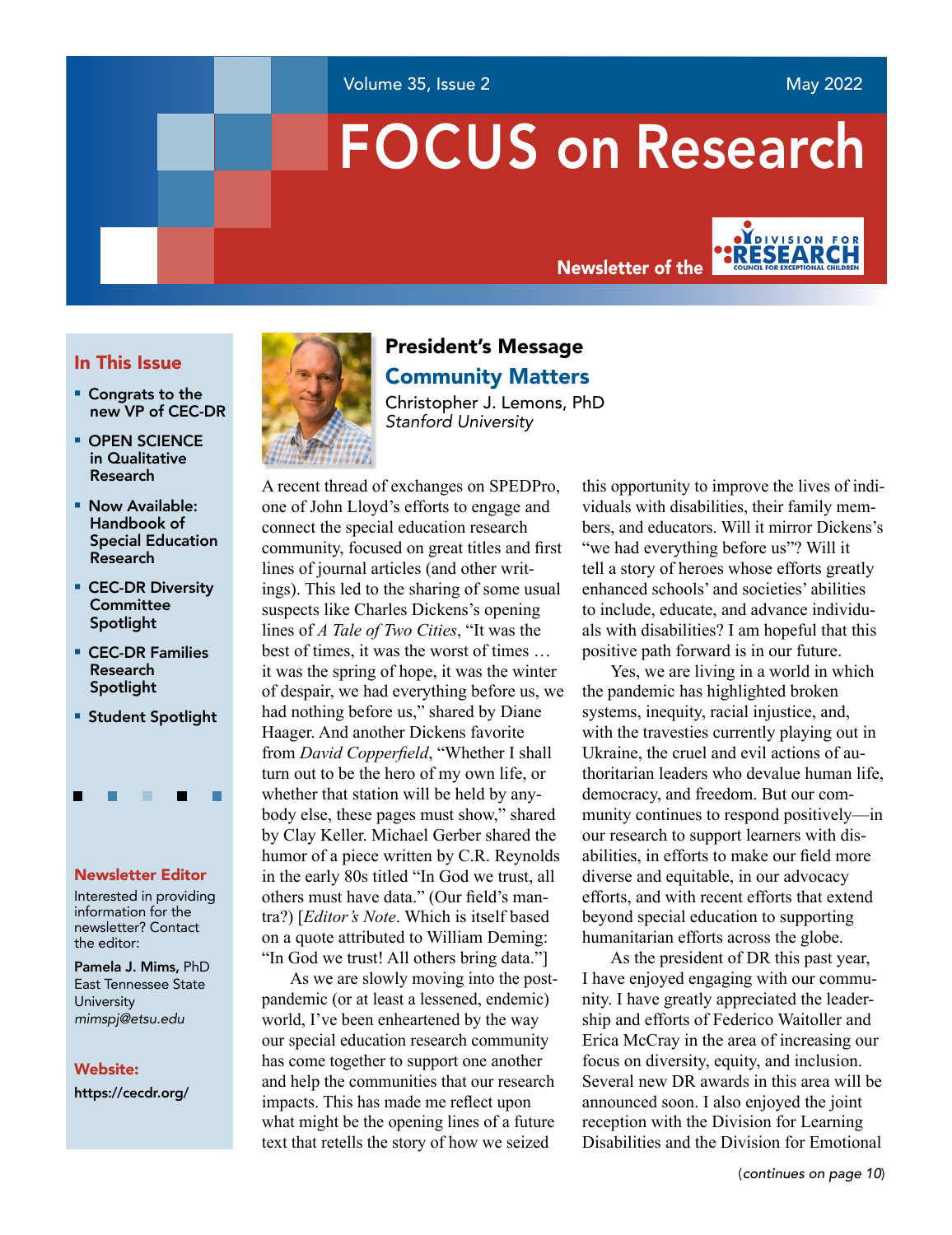# Congrats to the Incoming Vice President for CEC-DR



Please join us in welcoming **Dr. Emily Solari** as the incoming vice president for CEC-DR. Dr. Solari is the Edmund H. Henderson Professor of Reading Education at the School of Education and Human Development in the Curriculum, Instruction and Special

Education Department at the University of Virginia (UVA). She also leads the UVA Reading Education program and is director of the Phonological Awareness Literacy Screening (PALS) assessments, which are provided to Virginia schools via a partnership with the Virginia Department of Education.

Dr. Solari is a productive scholar and a longtime member of the CEC-DR community. The cornerstone of her inquiry is exploring and understanding reading development in subgroups of learners who are at risk for reading difficulties as well as those with identified with reading disabilities. The intent of this school-based research is to design and implement evidence-based language and reading instruction and interventions in authentic educational settings. In recent years, her research team has focused on translating research-to-practice in collaboration with practitioners and policy makers.

We appreciate her leadership and look forward to serving with Dr. Solari in the years ahead. ■



# Focus on Research

# OPEN SCIENCE in Qualitative Research



Sarah Emily Wilson, Doctoral Candidate *University of Virginia*

Alexandra Lauterbach, PhD *University of Massachusetts Amherst*



Open science reforms have been proposed as a means of strengthening the credibility of research, addressing the replication crisis, and ameliorating the research-to-practice

gap in special education and other fields (Adelson et al., 2019; Cook et al., 2018). However, discussions around open science reforms have focused primarily on quantitative research, whereas the applicability of open science practices in *qualitative* special education research has received less attention. Similar to quantitative methods, open science reforms have the potential to be a mechanism for increasing rigor, transparency, and trustworthiness in qualitative scholarship. In this article, we aim to begin a conversation on the potential applications and potential benefits of four open science practices (i.e., preregistration, registered reports, open data, and open materials) in qualitative special education research, as well as some unique implementation considerations.

### Open Science Practices

#### *Preregistration*

*Preregistration* is when researchers publicly post their study plans on an independent, searchable registry (e.g., Open Science Framework; Registry of Efficacy and Effectiveness Studies) prior to beginning the study (Gehlbach & Robinson, 2018; Nosek et al., 2019). Typically, these registries have structured or semi-structured templates that walk researchers through each stage of preregistering the study plan. If and when research plans evolve and change, authors update their preregistration and provide a rationale for changes made to the posted study plan.

Preregistration may be more readily applied to deductive qualitative methods grounded in a positivist or post-positivist paradigm, such as grounded theory studies. In these types of studies, authors can preregister their intended data collection and data analysis plans that are determined prior to the onset of a study. However, many preregistration templates also allow for inductive, exploratory decision-making that occurs after the study has begun, as often is the case in qualitative research. Authors can preregister their research aims and design as well as their process and criteria for decision-making, and then update their preregistration with their audit trail as the study inductively evolves. For example, in my (the first author) hermeneutic phenomenological dissertation study, I preregistered the intended themes of the study's interviews, rather than the interview protocol itself, because the protocol was developed iteratively as interviews were conducted. After data collection had begun, I updated the study's preregistration with the finalized interview protocols and the decision-tree for determining data saturation (*<https://osf.io/5tezu/>*). Pre-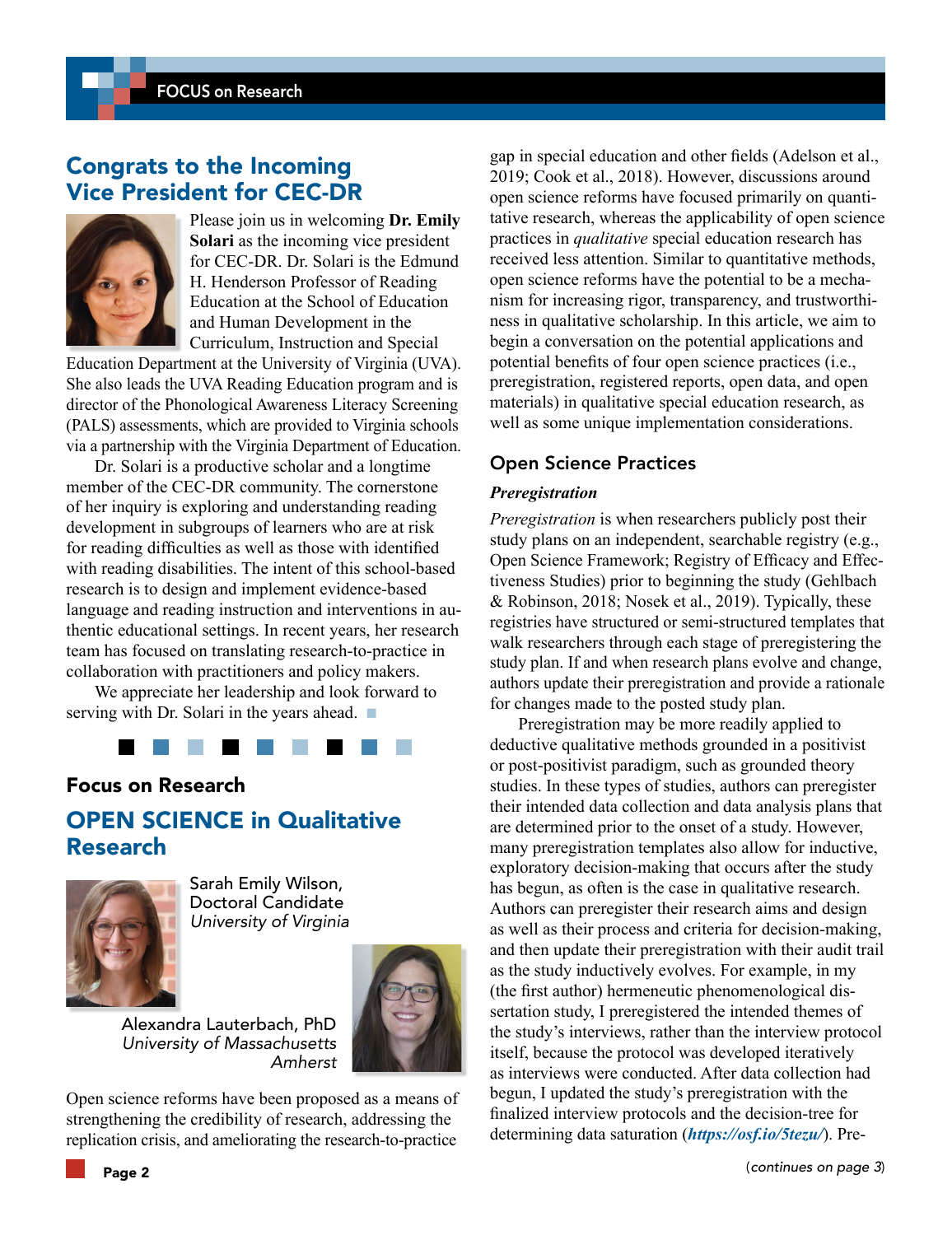#### *OPEN SCIENCE (continued from page 2)*

registration may be particularly beneficial in increasing the trustworthiness and transparency of qualitative research as researchers elucidate intended study plans as much as possible and indicate what portions of the study were planned and what portions evolved inductively. This may also help researchers explore their reflexivity and positionality as they are encouraged to consider themselves as researchers apart from, and in relation to, the proposed study from the onset.

While preregistration lends itself to methodologies where data collection and analysis are linear or planned, some methodologies involve improvisation and require nuanced considerations when preregistering. Ethnographic interviews, for example, may be spontaneous conversations during observations and thus do not require a preplanned protocol (Spradley, 1979). What aspects of such studies can be preregistered? Are current preregistration templates and processes flexible enough to accommodate less linear methodologies or, if not, can we create a flexible preregistration process that is conducive to less linear methodologies or more impromptu methods? It is important that the flexibility, adaptability, and sensitivity of qualitative research which are core strengths of qualitative methods—not be hindered in preregistration. Instead, the preregistration process should act as a systematic starting point from which authors can detail the entire study process as it evolves (Haven et al., 2020).

#### *Registered Reports*

*Registered reports* apply the core principles of preregistration to the formal peer review process (Cook et al., 2021). There are two stages of peer review for a registered report. In Stage 1, authors submit an introduction and prospective methods section to a journal for peer review before beginning the study. Reviewers at Stage 1 provide feedback on the importance of the proposed research questions and the rigor of the proposed methods. After review and potentially one or more rounds of revision, the Stage 1 submission is either rejected or granted an in-principle acceptance. If granted an inprinciple acceptance, authors resubmit the manuscript after completing the study for the Stage 2 review. In the Stage 2 review, reviewers evaluate whether (a) the approved Stage 1 study plans were followed (and, if not, whether a sufficient rationale was provided for any modifications), and (b) findings are appropriately reported and discussed. Registered reports may be beneficial in increasing the rigor of qualitative research as reviewers

evaluate and provide input on the methods prior to the researchers conducting the study. See Karhulahti (2021) for an example of a qualitative study that has undergone the registered report process.

Whereas the guiding epistemology in quantitative research typically is objectivism and methods are designed to minimize bias, in qualitative research this is not the goal, and the underlying epistemologies (e.g., social constructivism) tend to acknowledge the important role a researcher's positionality plays in the research process. This can lead to multiple considerations in the implementation of registered reports in qualitative scholarship. First, how do we acknowledge the positionality of reviewers in the process of designing our research? In the same way the researcher's positionality impacts the types of questions they ask, the ways in which they design the study, and the interpretations they draw, a reviewer's positionality will influence the recommendations they make and the expectations reviewers place upon the researchers. This could potentially lead to epistemological incoherence if reviewers ask authors to adjust a study's method in ways that are not aligned with the authors' epistemologies. For example, reviewers could ask authors to include a deductive interview coding procedure when the study's undergirding epistemology requires an inductive coding process. To help address this, the registered report process for qualitative research could allow for researchers to decline suggestions that are epistemologically incoherent (see Lauterbach et al., in press, for discussion of epistemological coherence in special education qualitative research). We recommend that reviewers share their positionality and reflexivity in relation to the reviews they provide to address this concern. Second, qualitative registered reports may require additional flexibility in implementing the proposed study plan. Many qualitative methods, such as hermeneutic phenomenology, which uses conversational interviewing, necessitate inductive decision-making, which cannot be fully stipulated in a Stage 1 submission before the study is begun. To address this, we suggest authors might include a decision tree or decision-making plan for how they will make design and study adjustments when conducting the study. We also suggest that editors and reviewers acknowledge this caveat in the Stage 1 and Stage 2 review processes.

#### *Open Data*

*Open data* is when researchers make their raw, but curated, data openly available to others through a data re-

(*continues on page 4*)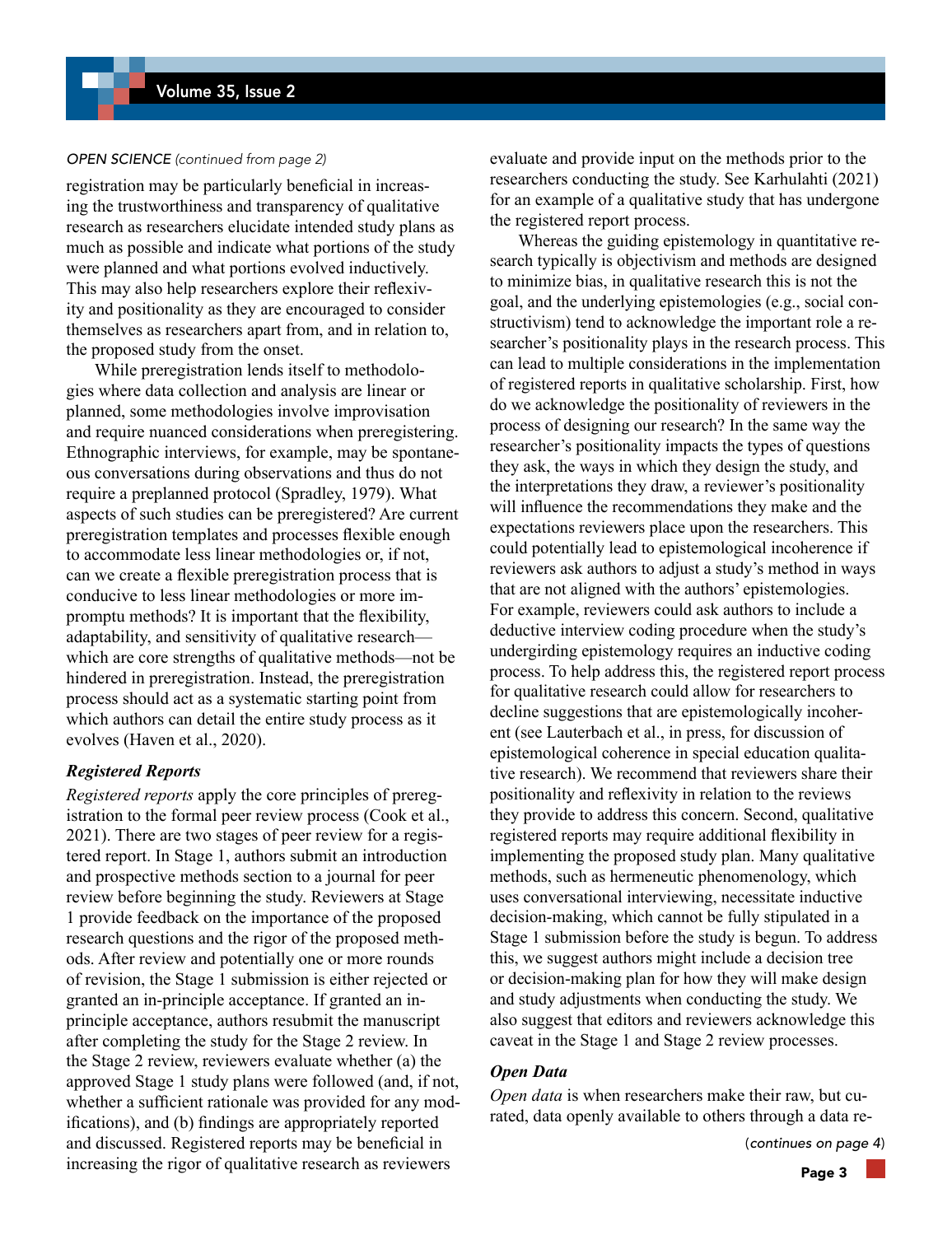#### *OPEN SCIENCE (continued from page 3)*

pository (e.g., The Qualitative Data Repository, *[https://](https://qdr.syr.edu) [qdr.syr.edu](https://qdr.syr.edu)*). Open data also typically include metadata, including a codebook or data dictionary that lists important information about the data (e.g., audit trail, codes, contextualizing information about the participants). This allows others to understand and reuse the data appropriately. Making qualitative data open has the potential to increase the transparency, trustworthiness, and rigor of qualitative studies because in providing the actual data used in the analysis, qualitative researchers can clarify the linkages between data and the claims presented in the research report (Trainor & Graue, 2014).

However, there are unique epistemological, methodological, legal, and ethical issues related to the reuse of qualitative data (Chauvette et al., 2019). Specifically, explicating the potential harm to participants, the appropriateness of particular methodologies for secondary analysis (e.g., interpretive phenomenological analysis), and the role of research reflexivity and epistemology may make secondary data analysis using qualitative data challenging (Chauvette et al., 2019). Further, the quantity of data qualitative researchers work with is often large and complex. For example, a researcher who engages in prolonged engagement in the field, as is often seen in ethnography, may have thousands of pages of interview transcription, field notes, artifacts, etc. Because it is unlikely that a reader will (a) consider the data in its entirety and (b) approach the data in the exact manner as the original researcher, open data has the potential to cloud the linkage between data and interpretation. Moreover, due to the large quantity of data, an important step in many qualitative analyses is data condensation, a process of selecting, focusing, simplifying, abstracting, and/or transforming the data. As such, researchers' interpretations may not correspond with all data, thus potentially obscuring the linkage between data and analysis. As with quantitative research, qualitative analysis is done through the lens of the researcher, with the researchers' positionality (including their epistemology) playing an important role in the interpretation of data. Therefore, it is critical that individuals reading or reusing the data consider their own epistemological perspective and understand that their interpretation of the data may not correspond with that of the researcher.

#### *Open Materials*

*Open materials*, or materials sharing, is when a researcher posts study materials alongside their published article

as supplemental material on a journal's website or in a data repository (e.g., Figshare, *<https://figshare.com>*; Open Science Framework, *<https://osf.io/>*), a common practice in many qualitative methods journals. By sharing materials, authors allow others to reuse, adapt, and redistribute their work in specific ways based on the copyright license authors select. Qualitative researchers can share many kinds of study materials such as observation and interview protocols, coding manuals, reflexivity, positionality statements, and audit trails. Open materials may have particular benefit in increasing the impact and transparency of qualitative scholarship. For example, I (the second author) published the interview protocols, which included semi-structured, think aloud, and stimulated recall interviews, from a hermeneutic phenomenological study (Lauterbach, 2018). I chose to share the interview protocols as I lacked models for developing an interview protocol beyond semi-structured interview formats and wanted to provide models for other researchers. The shared interview protocols were then used by the first author to develop the interview protocols for her dissertation study.

One potential issue that may arise with open materials is that qualitative materials should be developed within a particular methodological and epistemological framing (Koro-Ljunberg et al., 2009). For example, interview protocols with a hermeneutic phenomenological grounding will likely address participants' histories and experiences with a phenomenon, and their interpretations or the meaning they make from those experiences (Seidman, 2006), whereas interviews with a narrative grounding will likely focus on detailed biographies or tightly bound stories (Reissman, 2008). Thus, if other researchers use shared materials from a previous study, it is important they understand the epistemology and methods of that study and consider how they align or are inconsistent with their own study, as this coherence is essential to conducting rigorous qualitative research (Lauterbach et al., in press).

#### Conclusion

Open science reforms have the potential to benefit special education qualitative scholarship by increasing its rigor, transparency, and trustworthiness. Yet, further discussion is needed to understand the nuanced epistemological, methodological, legal, and ethical considerations that exist. We suggest qualitative researchers continue this dialogue to articulate how preregistration, registered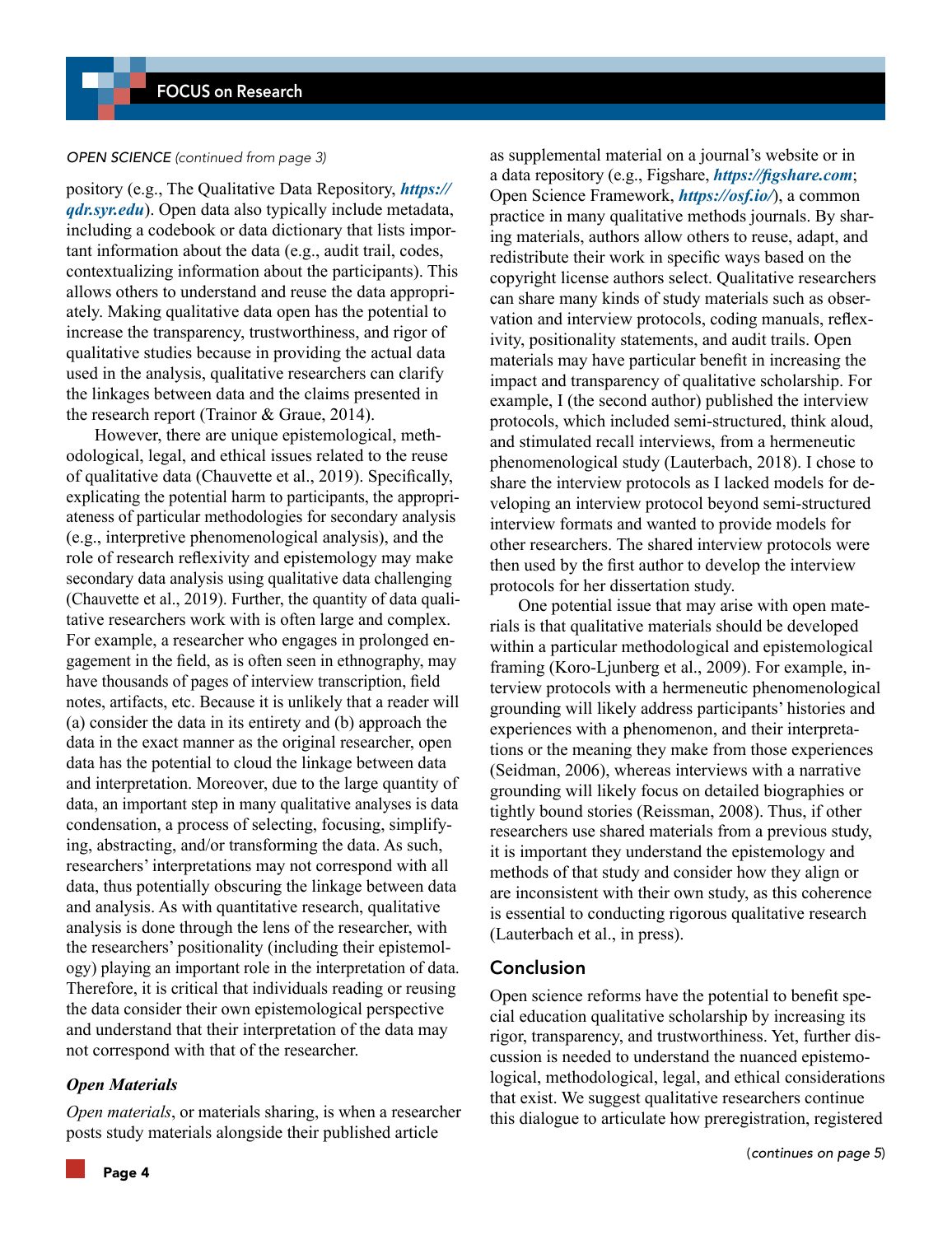#### *OPEN SCIENCE (continued from page 4)*

reports, open data, and open materials can be used while still retaining the flexibility, adaptability, and sensitivity of qualitative research. **◼**

#### **References**

- Adelson, J. L., Barton, E., Bradshaw, C., Bryant, B., Bryant, D., Cook, B. G., … Troia, G. A. (2019, February 18). A roadmap for transparent research in special education and related disciplines. **<https://doi.org/10.35542/osf.io/sqfy3>**
- Chauvette, A., Schick-Makaroff, K., & Molzahn, A. E. (2019). Open data in qualitative research. *International Journal of Qualitative Methods.* **<https://doi.org/10.1177/1609406918823863>**
- Cook, B. G., Lloyd, J. W., Mellor, D., Nosek, B. A., & Therrien, W. J. (2018). Promoting open science to increase the trustworthiness of evidence in special education. *Exceptional Children, 85*(1), 104–118. **<https://doi.org/10.1177/0014402918793138>**
- Cook, B. G., Maggin, D. M., & Robertson, R. E. (2021). Registered reports in special education: Introduction to the special series. *Remedial and Special Education.* Advance online publication. **<https://doi.org/10.1177/0741932521996459>**
- Gehlbach, H., & Robinson, C. D. (2018). Mitigating illusory results through preregistration in education. *Journal of Research on Educational Effectiveness, 11*(2), 296–315. **[https://doi.org/10.1](https://doi.org/10.1080/19345747.2017.1387950) [080/19345747.2017.1387950](https://doi.org/10.1080/19345747.2017.1387950)**
- Haven, T. L., Errington, T. M., Gleditsch, K. S., van Grootel, L., Jacobs, A. M., Kern, F. G., Piñeiro, R., Rosenblatt, F., & Mokkink, L. B. (2020). Preregistering qualitative research: A delphi study. *International Journal of Qualitative Methods.* **[https://](https://doi.org/10.1177/1609406920976417) [doi.org/10.1177/1609406920976417](https://doi.org/10.1177/1609406920976417)**
- Karhulahti, V. (2021, September 24). Phenomenological strands for gaming disorder and esports play: A qualitative registered report. **<https://doi.org/10.17605/OSF.IO/A2RWG>**
- Koro-Ljungberg, M., Yendol-Hoppey, D., Jude Smith, J., & Hayes, S. B. (2009). (E)pistemological awareness, instantiation of methods, and uninformed methodological ambiguity in qualitative research projects. *Educational Researcher, 38*(9), 687–699. **<https://doi.org/10.3102/0013189X09351980>**
- Lauterbach, A. A. (2018). Hermeneutic phenomenological interviewing: Going beyond semi-structured formats to help participants revisit experience. *The Qualitative Report, 23*(11), 2883–2898. **<https://doi.org/10.46743/2160-3715/2018.3464>**
- Lauterbach, A. A., Bettini, E., Morris Matthews, H., Rossetti, Z., & Hughes, O. E. (in press). Beyond exploratory: How varied qualitative methodologies can inform and advance the field of special education. In W. Therrien, D. Lee, & D. M. Maggin (Eds.), *Handbook of special education: Vol. 2. Methods, design, and analysis in special education research.* Routledge.
- Nosek, B. A., Beck, E. D., Campbell, L., Flake, J. K., Hardwicke, T. E., Mellor, D. T., . . . Vazire, S. (2019). Preregistration is hard, and worthwhile. *Trends in Cognitive Sciences, 23*(10), 815–818. **<https://doi.org/10.1016/j.tics.2019.07.009>**
- Reissman, C. K. (2008). *Narrative methods for the human sciences.*  Sage.
- Seidman, I. (2006). *Interviewing as qualitative research: A guide for researchers in education and the social sciences.* Teachers College Press.
- Spradley, J. P. (1979). *The ethnographic interview.* Waveland Press. Trainor, A. A., & Graue, E. (2014). Evaluating rigor in qualitative
- methodology and research dissemination. *Remedial and Special Education, 35*(5), 267–274. **[https://doi.org/10.1177/07419325](https://doi.org/10.1177/0741932514528100) [14528100](https://doi.org/10.1177/0741932514528100)**



# Out Now! Handbook of Special Education Research

The *Handbook of Special Education Research* provides a comprehensive overview of critical issues in special education research in two volumes. Each chapter features considerations for future research and implications for fostering continuous improvement and innovation. Essential reading for researchers and students of special education, this handbook brings together diverse and complementary perspectives to help move the field forward.

#### VOLUME 1

This volume addresses key topics in theory, methods, and development, exploring how these three domains interconnect to build effective special education research.

**Editors:** Thomas W. Farmer, *University of Pittsburgh;* Elizabeth Talbott, *William & Mary;* Kristen McMaster, *University of Minnesota;* David Lee, *Pennsylvania State University;* and Terese C. Aceves, *Loyola Marymount University*

#### *SECTION 1: Theoretical Foundations of Special Education Research*

**Chapter 1.** Taking Stock of Special Education Research: Current Perspectives and Future Directions, The Executive Committee of the Division for Research, Council for Exceptional Children

**Chapter 2.** Theoretical Foundations of Applied Behavior Analysis and Applications in Special Education Research and Practice

**Chapter 3.** Contributions of Cognitive Science to Special Education Research and Practice: Historical Context, Current Influences, and Future Directions

**Chapter 4.** Using Data in Research and Practice: Intensifying and Strengthening the Effectiveness of Academic Instruction

(*continues on page 6*)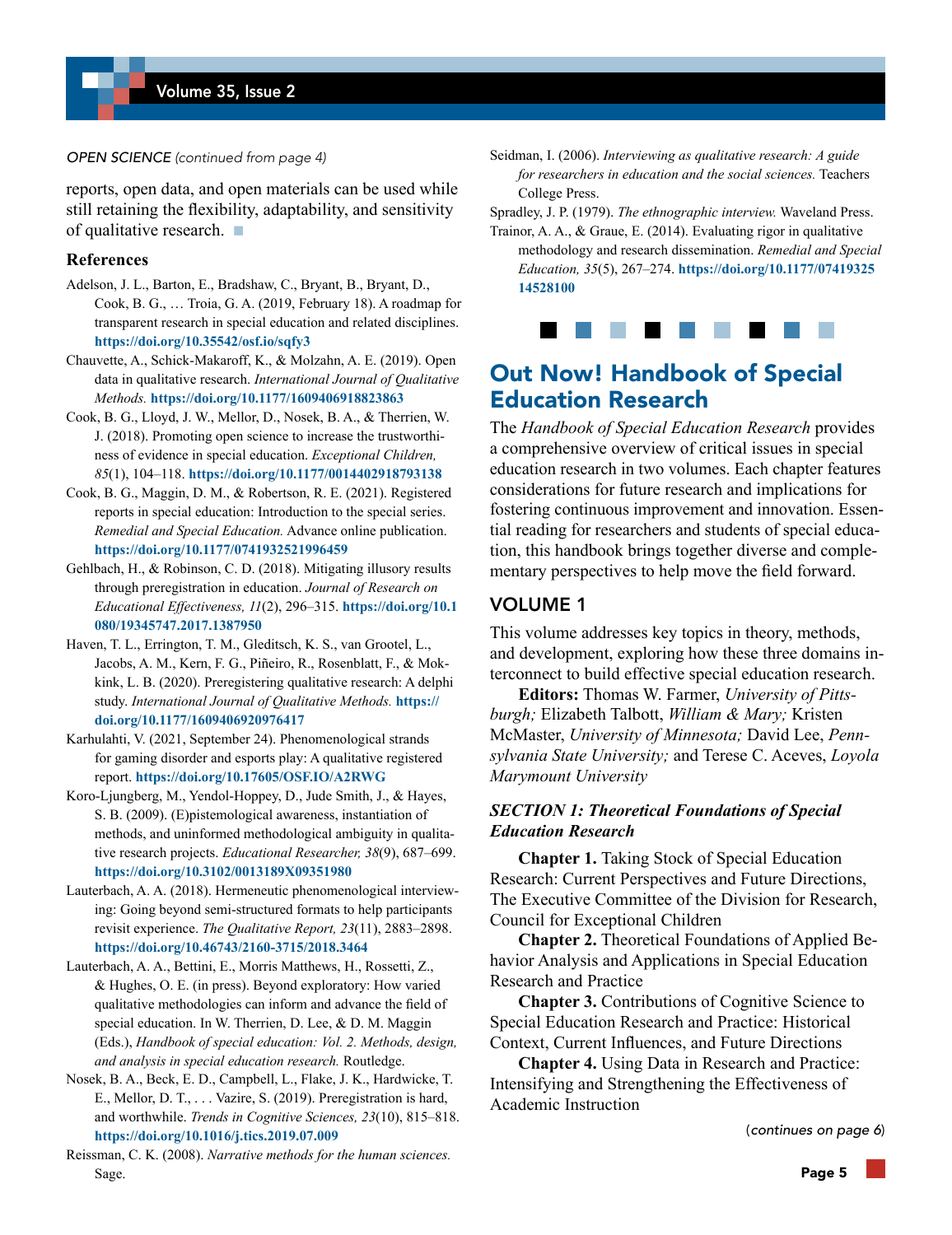#### *Handbook of Special Ed. Research (continued from page 5)*

**Chapter 5.** Examining Common Theoretical Orientations to Family–School Partnership Research in Special Education to Promote Equity

**Chapter 6.** Developmental Science and Special Education Research: Dynamic Systems, Person-in-Context, and Life course Perspectives

#### *SECTION 2: Methods, Design, and Analysis in Special Education Research*

**Chapter 7.** Examining Critical Issues in Special Education Using Single-Case Research Methods

**Chapter 8.** Group Experimental and Quasi-Experimental Research Designs for Special Education Intervention Validation

**Chapter 9.** Cluster-Randomized Trials in Special Education Research

**Chapter 10.** Family–Professional Partnership Research: Key Methodological Considerations for Elevating Family Voices

**Chapter 11.** Beyond Cultural Responsivity: Applied Behavior Analysis Through a Lens of Cultural Humility

**Chapter 12.** Leveraging Moderation and Mediation to Examine Individual Differences in Special Education Research

**Chapter 13.** Beyond Exploratory: How Varied Qualitative Methodologies Can Inform and Advance the Field of Special Education

**Chapter 14.** An Introduction to Mixed Methods Special Education Research

**Chapter 15.** Implementation Science in Special Education: Progress and Promise

**Chapter 16.** Open Science in Special Education Research

**Chapter 17.** Making Sense of Multiple Data Sources: Using Single-Case Design Research for Behavioral Decision-Making

**Chapter 18.** Longitudinal Research to Support Tailored Interventions: Person- and Process-Oriented Approaches

#### *SECTION 3: Leveraging Developmental Processes and Contexts in Intervention*

**Chapter 19.** Developmental Distinctions in Mathematics for Students With Disabilities

**Chapter 20.** The Development of Reading Comprehension in Adolescents with Literacy Difficulties

**Chapter 21.** Self-Regulation and Executive Function: The Foundation for Student Success

**Chapter 22.** Underrepresented Students Within Gifted and Talented Education

**Chapter 23.** Family as Faculty: Centering Families' Expertise for the Benefit of Youth with Disabilities

**Chapter 24.** Advancing Positive Outcomes for Students with Disabilities with Culturally Adapted Behavioral Strategies

**Chapter 25.** The Role of Classroom Social Dynamics in Students with Exceptionalities' Involvement in Peer Victimization

**Chapter 26.** Targeted Universalism and Tiered Systems of Adaptive Support: Centering Intervention on the Developmental Needs of Students With Exceptionalities

#### VOLUME 2

This volume addresses research-based practices, offering a deep dive into tiered systems of support and advances in interventions and assessments, as well as socially, emotionally, culturally, and linguistically relevant practices.

**Editors:** Christopher J. Lemons, *Stanford University;* Sarah R. Powell, *University of Texas at Austin;* Kathleen Lynne Lane, *University of Kansas;* and Terese C. Aceves, *Loyola Marymount University*

**Chapter 1.** Research-Based Practices and Intervention Innovations

**Chapter 2.** Comprehensive, Integrated, Three-Tiered (Ci3T) Models of Prevention: Prioritizing Integrated Systems

**Chapter 3.** Treatment Integrity and Social Validity in Tiered Systems: Using Data to Inform Implementation Efforts

**Chapter 4.** Reading Achievement and Growth Mindset of Students with Reading Difficulties or Reading Disabilities: Contemporary Research and Implications for Research and Practice

**Chapter 5.** Well-Being of Educators Working in Tiered Systems

**Chapter 6.** Leveraging Working Conditions to Improve the Quality and Effectiveness of the Special Education Teacher Workforce

**Chapter 7.** Advances in Interventions for Students with Reading Difficulties

**Chapter 8.** Considerations for Choosing and Using Screeners for Students With Disabilities

**Chapter 9.** Paraprofessionals' Perceptions of Job-Related Supports, Challenges, and Effectiveness

**Chapter 10.** Writing Instruction for Students with Disabilities (and Other Struggling Writers): Current Research and Implications for Research and Practice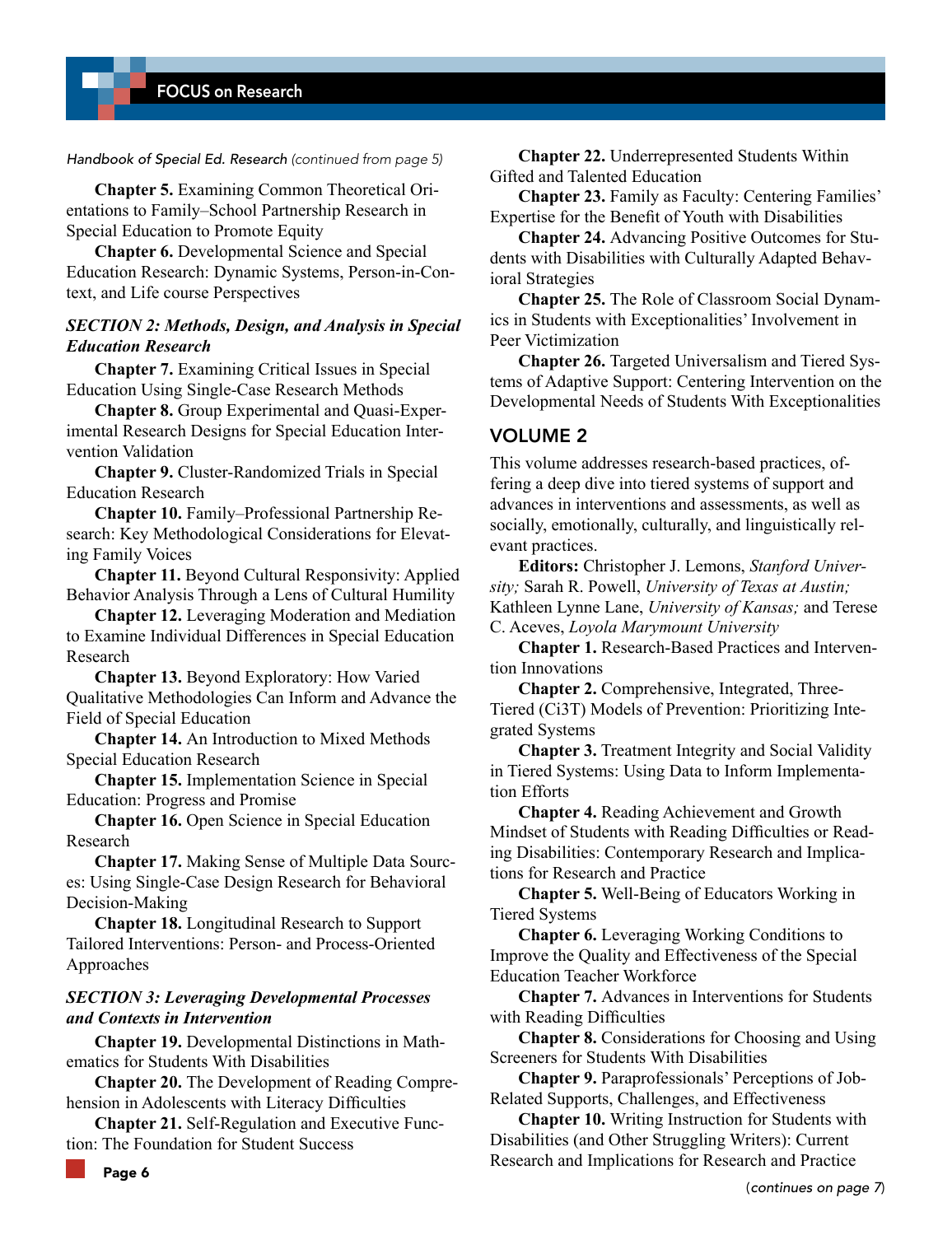#### *Handbook of Special Ed. Research (continued from page 6)*

**Chapter 11.** Mathematics Interventions for Students Experiencing Mathematics Difficulty

**Chapter 12.** Mathematics Assessments for Students Experiencing Mathematics Difficulty

**Chapter 13.** Evidence-Based, Culturally Responsive Interventions to Improve Academic Outcomes for English Learners with Reading Difficulties

**Chapter 14.** Academic Strategies for At-Risk Students in Urban Schools

**Chapter 15.** Advances in the Use of Technology and Online Learning to Improve Outcomes for Students with Disabilities

**Chapter 16.** Enhancing the Social Lives of Students with Disabilities: Effective Practices and Improved **Outcomes** 

**Chapter 17.** Theoretically and Empirically Supported Intensive Interventions for Students' Social-Emotional and Behavior Needs

**Chapter 18.** The Behavioral, Academic, and Social Engagement (BASE) Model of Social Inclusion

**Chapter 19.** Multilingual Learners: Testing, Assessment, and Evaluation

**Chapter 20.** Teaching Children How to Play: More Than Just a Context

**Chapter 21.** Addressing the Whole Youth: Characteristics and Evidence-Based Practices and Programs for Systems-Involved Youth

**Chapter 22.** Bully Prevention and Social and Emotional Learning: Impact on Youth with Disabilities **◼**



## CEC-DR Diversity Committee Spotlight

# COVID-19 and Emergent Bilingual Students with Disabilities



Federico Waitoller, PhD *University of Illinois at Chicago*

COVID-19 has created enormous challenges for schools in serving students with disabilities. The switch to remote learning has not been easy, to say the least, as inequities already haunting

education have differentially shaped the way families experienced remote learning. For instance, immigrant families of children with disabilities have struggled to receive quality services that attend to their language and individual needs of their children. In this regard, the latest article from **Dr. María Cioè-Peña**, assistant professor at Montclair State University (*[https://](https://www.montclair.edu/profilepages/view_profile.php?username=cioepenam) [www.montclair.edu/profilepages/view\\_](https://www.montclair.edu/profilepages/view_profile.php?username=cioepenam) [profile.php?username=cioepenam](https://www.montclair.edu/profilepages/view_profile.php?username=cioepenam)*)

could not be more opportune and more



important. Titled "Computers Secured, Connection Still Needed: Understanding How COVID-19-related Remote Schooling Impacted Spanish-speaking Mothers of Emergent Bilinguals with Dis/abilities," Dr. Cioè-Peña's study demonstrates how technology during remote learning was both a burden and a utility for Spanish-speaking immigrant students with disabilities and their families. The study underscores the need for policy, practice, and research approaches to account for the interacting barriers experienced by emergent bilingual students with disabilities. You can read Dr. Cioè-Peña's article at *[https://](https://www.tandfonline.com/doi/abs/10.1080/15348431.2022.2051036) [www.tandfonline.com/doi/abs/10.1080/15348431.2022](https://www.tandfonline.com/doi/abs/10.1080/15348431.2022.2051036) [.2051036](https://www.tandfonline.com/doi/abs/10.1080/15348431.2022.2051036)*. **◼**



# CEC-DR Families Research Spotlight

#### Desirae Maier

The Research and Families of Individuals with Disabilities Committee of CEC-DR needs your help! We want to shine a spotlight on the best research relating to families of children with disabilities, both here in this newsletter and through other CEC-DR platforms. We are planning to highlight current peer-reviewed articles on this topic quarterly and again at our Business Meeting, and we are hoping you will help us by nominating great articles. Aside from the topic, the only requirement is that the nominator is a member of CEC-DR (self-nominations are welcome). The nomination process is simple and will only take you a few minutes: Simply send an email to **Kathleen Kyzar** (*[K.KYZAR@tcu.edu](mailto:K.KYZAR@tcu.edu)*) or **Tracy Gershwin** (*[tracy.gershwin@unco.edu](mailto:tracy.gershwin@unco.edu)*) with the subject line "CEC-DR Families Research Spotlight Nomination," provide the citation for your nomination and a brief explanation of your nomination in the text, and attach a PDF of the article. Our committee will accumulate nominated articles and evaluate them based on this

(*continues on page 8*)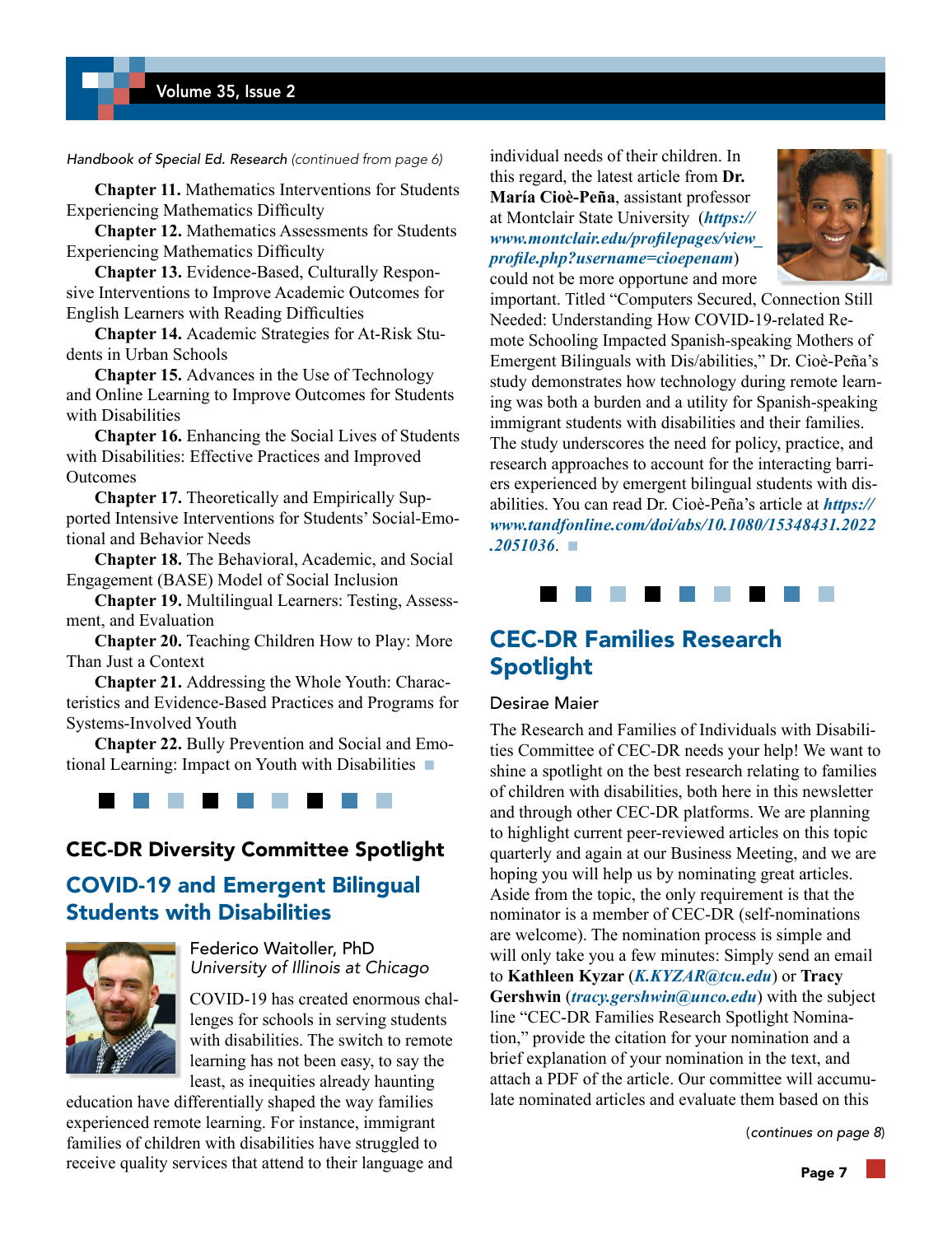#### *Research Spotlight (continued from page 7)*

rubric: *<https://tinyurl.com/ybv8yp9b>*, using the categories of Focus on Family, High-Quality Research, and Innovation. Please send Tracy or Kathleen any questions you have. We look forward to reading your nominations!

# Featured Research Spotlight

**Santamaría Graff, C., Manlove, J., Stuckey, S., & Foley, M. (2020). Examining pre-service special education teachers' biases and evolving understandings about families through a family as faculty approach.** *Preventing School Failure: Alternative Education for Children and Youth, 65***(1), 20–37.** *[https://doi.org/10.1080/104598](https://doi.org/10.1080/1045988X.2020.1811626) [8X.2020.1811626](https://doi.org/10.1080/1045988X.2020.1811626)*

The current CEC-DR Families Research Spotlight article emphasizes the importance of pre-service teachers having opportunities to partner with and learn from families of children with disabilities. Santamaría Graff et al. (2020) are dedicated to working with and highlight-



ing the experiences of historically marginalized families in addition to "research for, with, or alongside families, rather than research on or about families" (p. 23). Santamaría Graff and colleagues' research questions focused on whether pre-service teachers who hold deficit-driven beliefs about families of children with disabilities experience changes in their thinking after participating in a semester-long class in which a modified Family as Faculty (FAF) approach is used. Eight parent participants working in small groups co-planned and taught four university classes within a 16-week course. In collaboration with the course instructor, parents designed course content and student activities, and led students through the lesson for their assigned class. All families were compensated for their work on the project, which researchers noted being of the utmost importance in order to recognize families for their work, "as professionals working in a professional and educational setting" (p.26).

Researchers, including one parent from the project, analyzed the pre-service teachers' reflective written assignments, transcripts from parent-led courses, and a transcript from a small pre-service teacher focus group using the constant comparative method. After completing the coding process, which included narrowing 36 initial codes down to 14 main codes, authors focused on

the following three sub-themes in their analysis: Families as Experts/Non-Experts, Positionality Considered/ Ignored, and Power Relations Realized/Dismissed. For the sub-theme Families as Experts/Non-Experts, authors found that some pre-service teachers acknowledged families as being "knowledgeable" or "experienced," but none of the pre-service teachers explicitly referred to families as "experts" and often indicated viewing teachers instead as experts. The sub-theme Positionality Considered/Ignored focused on pre-service teachers examining, or conversely ignoring, the ways their own identities influenced their perceptions of families. Researchers identified more instances of pre-service teachers discussing their positionality versus ignoring their positionality, but analysis indicated minimal changes in pre-service teachers' perceptions of families of children with disabilities. The authors described pre-service teachers' awareness of their own positionality, as well as the positionality of families, for the sub-theme Power Relations Realized/Dismissed.

The overall analysis of the three sub-themes demonstrates that although utilizing a FAF approach led to some changes in pre-service teachers' perspectives of families of children with disabilities, additional experiences and interventions are needed to support pre-service educators in moving away from a deficitbased perspective and towards developing a strengthsbased perspective of families. Researchers note one of the most significant barriers they faced was a limited amount of time, only a 16-week course, to encourage a change in pre-service teachers' perceptions and beliefs. The authors suggest the importance of incorporating a FAF approach within all teacher education courses throughout a multi-year teacher education program as both good practice and suggestions for future inquiry.

This study is an example of family-centered research in which families are meaningfully included in all steps of the research process, and in the case of the present study, in the education and training of future special education teachers. This work is an example of the important collaboration that can occur between teacher education programs and families of children with disabilities to ensure pre-service teachers are well prepared for collaboration with the families they will serve. The authors examine power dynamics and representation within special education research and ensure that perspectives of families from historically marginalized backgrounds are included, which is an important example of community-based participatory research.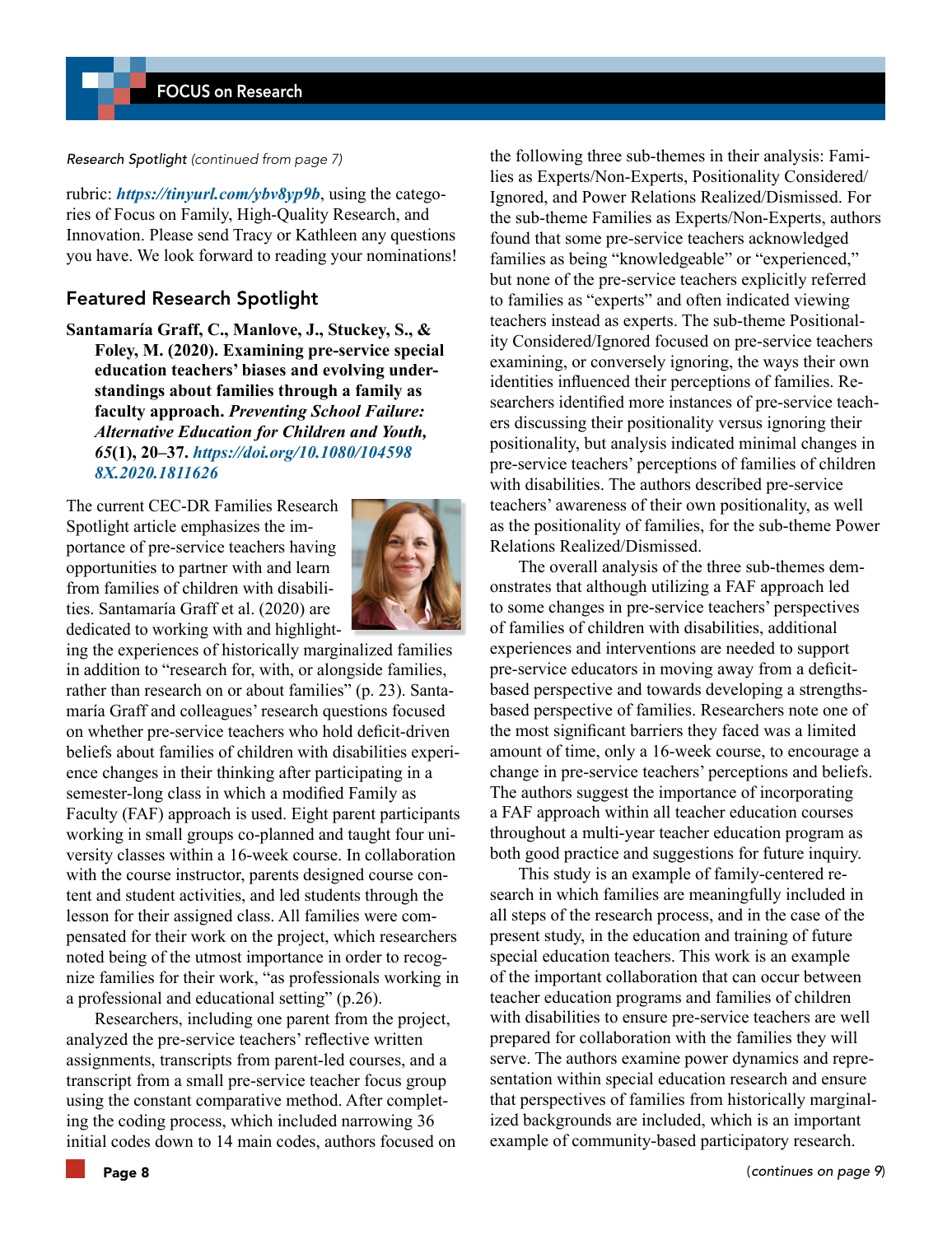#### *Research Spotlight (continued from page 8)*

Finally, the authors begin to lay the groundwork for using a FAF framework in special education in the future by establishing essential understandings from which future research projects can originate. **◼**



### Student Spotlight

# Staying Connected: Suggestions for Pivoting Research

Sally Fluhler, Desirae Maier, and Tracey Easley-Card

In our last Student Spotlight, we discussed some ideas on how to navigate workplace interactions during an ongoing global pandemic. Workplace interactions are different from pre-pandemic interactions, not only in universities but also in community schools. Some schools and districts are implementing hybrid options for families and students, while others are fully in-person. Just as we have made adjustments in our workplace interactions, we have needed to make adjustments in the types of research activities we engage in during the past two years of this pandemic. Schools are continually adapting their protocols throughout the school year, and it is possible that we will need to continue to adapt for the next couple of years while still staying connected with schools and continuing to support them.

As we continue to navigate the adjustments local schools, districts, in-home services, and parent organizations are making, doctoral students have a unique perspective as they are determining how to pivot and adapt their research in addition to handling the adjustments being made in their classes and to their coursework at universities. Doctoral students—many in the midst of conducting research milestones during the pandemic have needed to adapt, adjust, and rethink the ways they are conducting their research. We, as current doctoral students in different stages of our programs, would like to share some ideas on how we have pivoted our research and have engaged in research during the pandemic so far. For our current newsletter piece, we have collaborated with Desirae Maier, a new student member of the DR committee on families research, to share tips and strategies to consider when research strategies require pivoting away from in-person formats.

- **Using pre-recorded videos.** Utilizing pre-recorded videos for training is one way to adapt in-person training to hybrid or online formats. Pre-recording assessment protocols is a great way for research team members to be able to watch and re-watch videos throughout the study as well. Pre-recorded examples or models of intervention components can serve as a resource for interventionists to refer to during the study. These videos can be shared with partnering universities when collaborating with them for research activities.
- **Adapting interventions to be delivered online.** Some interventions can be adapted to be delivered virtually with the help of slide decks, virtual manipulatives, and online video conferencing platforms. This is a great way to engage with intervention research without being in-person with students or participants.
- **Using qualitative methodologies such as surveys, focus groups, and interviews.** Qualitative research methodologies provide opportunities for researchers to gather information from stakeholders that can inform future research. Using surveys, focus groups, and interviews can provide information about current pathways for successful implementation of practices, as well as barriers to schools and communities in implementing practices. These activities provide stakeholders the opportunity to offer their perspectives and can help researchers potentially adapt current or future research to incorporate those perspectives.
- **Making pilot studies out of small samples.** Some researchers have been able to continue working inperson with schools but may have smaller sample sizes than originally planned. This provides opportunities for piloting interventions or piloting protocols for future research studies, which can lead to more robust interventions and studies in the future.
- **Building, maintaining, and strengthening school– research partnerships.** It is a tough time to be a teacher in schools during the ongoing global pandemic, and a component of working in this field as a researcher is building and maintaining strong partnerships with schools. Providing tutoring options to

(*continues on page 10*)